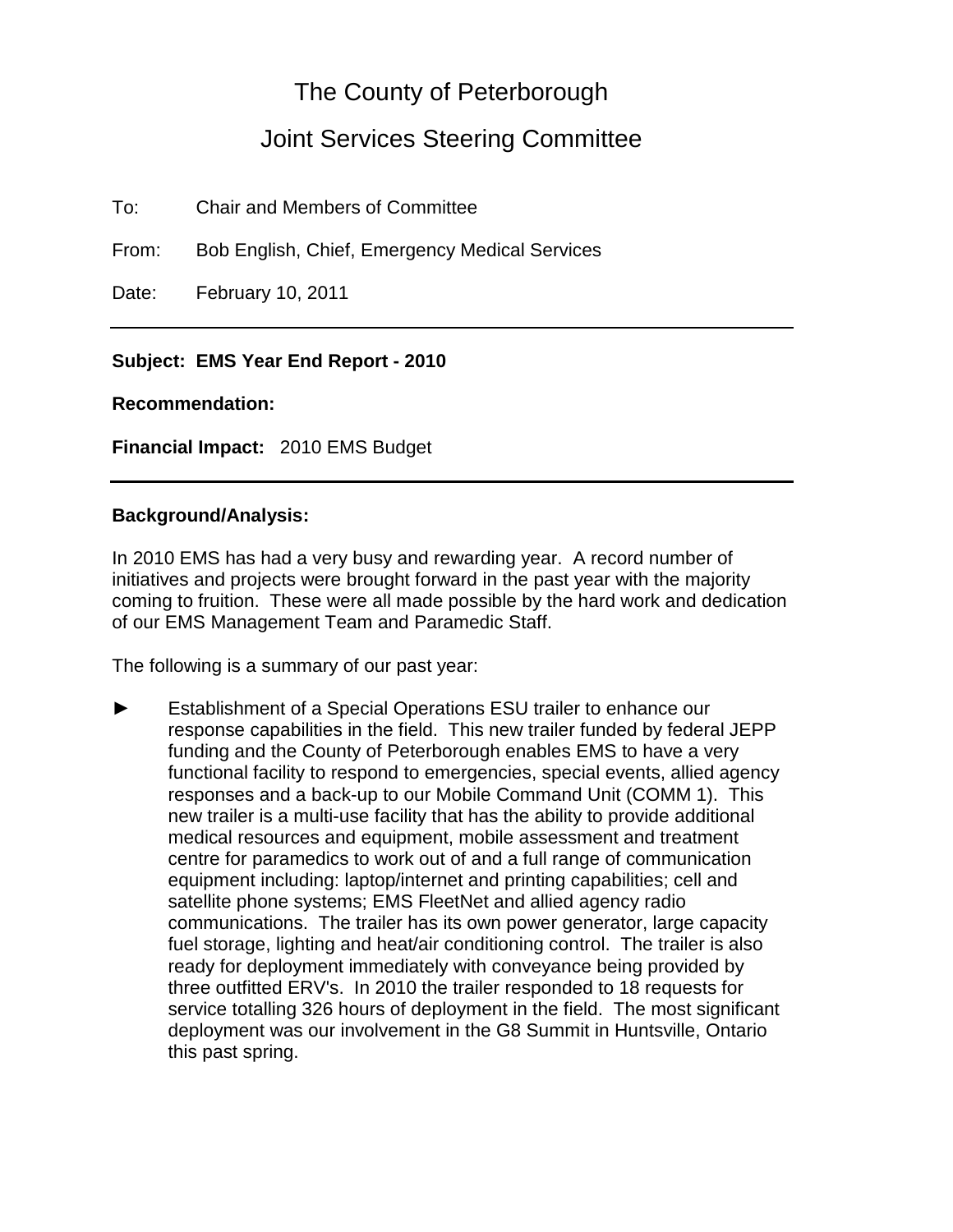

Special Operations ESU

Interior renovations to the Mobile Command Unit were carried out following a significant amount of planning and decision making to enable the unit to be much more functional in providing on-scene unified command capabilities during larger scale emergencies and events. This unit can now provide the necessary accommodation for various allied agencies to work together remotely in one location when unified command is required. The unit now has the capability to provide sufficient area for the gathering of multi-agency information, conducting emergency management scrums, full communication abilities similar to the Special Operations ESU trailer including contact with the EOC via radio or cell/satellite phone. This unit was also deployed to the G8 Summit in Huntsville, Ontario this past spring but more significantly provides an emergency command post for the Havelock Jamboree, a major EMS deployment for five days each summer.



Mobile Command Unit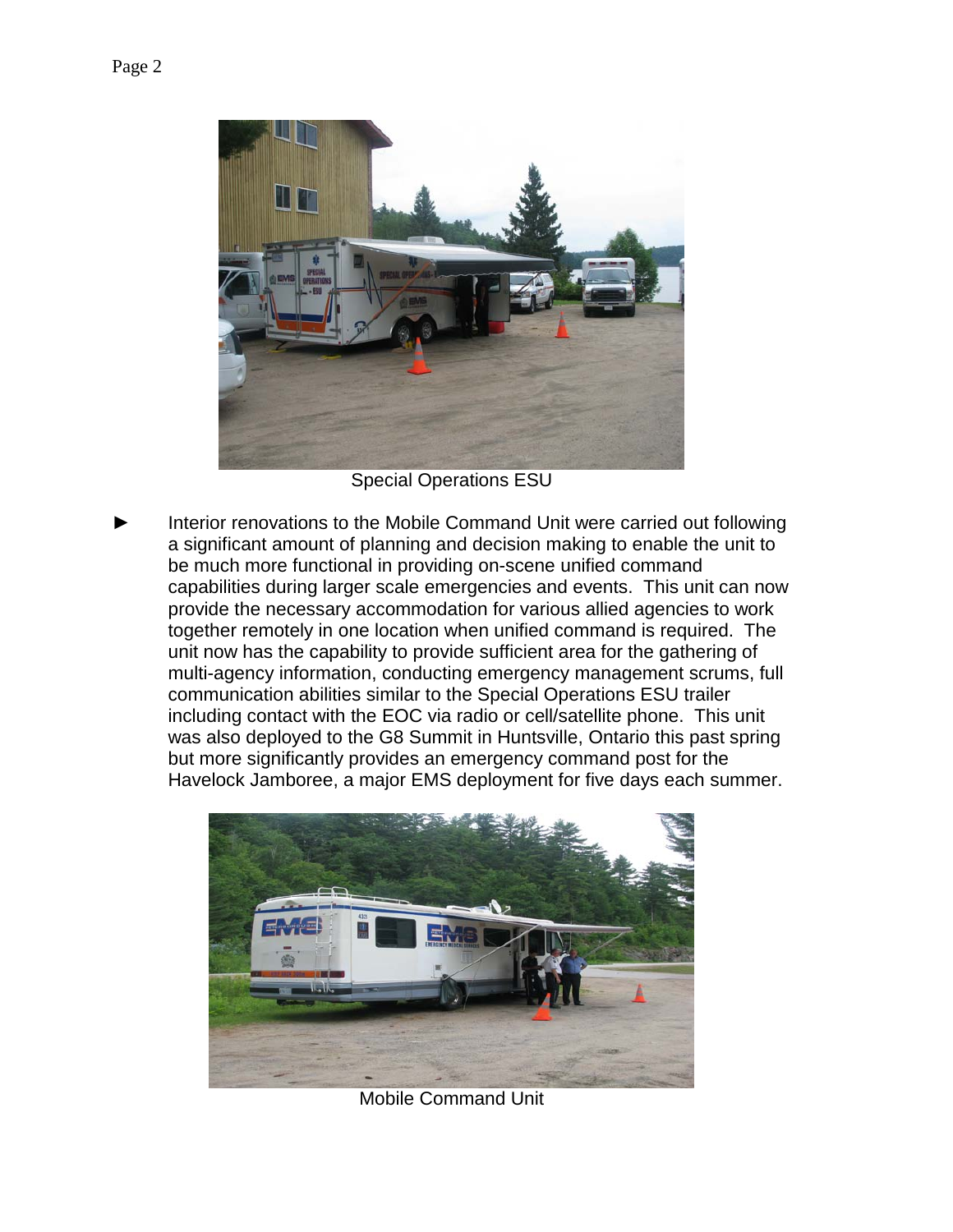- Through the combined efforts of the County Warden, City Mayor and EMS, an ambulance was donated to the relief effort in Haiti following their catastrophic earthquakes that took place in that country in January. This was the third donation, and the largest donation, made to the relief effort in Haiti. The first two donations included emergency medical supplies and equipment to assist with the treatment of the sick and injured citizens of Haiti. Our donations and efforts have been internationally recognized and gratefully received by relief workers.
- The Peterborough County Public Access Defibrillator (PAD) Program that is administrated by EMS through the funding of the Ontario Heart & Stroke Foundation continues to be enhanced annually. Our current deployment of PAD units throughout the County under this program now totals 53. This is a very large undertaking for EMS as our commitment involves identifying sites and seeking approval from OH&S; securing the hardware and signage for each site; arranging and providing the required training to the site management and employees; ensuring the installation of the hardware and signage as per specifications; developing and monitoring a quality assurance program including maintaining the status of trained personnel for each site.
- A contract with Northern Communications in Sudbury, Ontario to provide full communication and answering services for EMS was established early in 2010. This new vendor has the capability of accessing our Time Manager scheduling software "live" that enables the correct personnel are notified at the correct times of the day on a 24 hour basis and the changes to the schedule are done "live". This has made a significant improvement in keeping scheduling revisions, availability submissions and backfilling all current and up to date.
- Continued efforts of the PRHC/EMS Working Group saw tremendous improvements to the off-load delay situation we have been experiencing at PRHC-ER in recent years. EMS went from one of the worst months in January 2010 to one of the best months in June 2010. Contributing factors included many new initiatives within the PRHC-ER department with staffing and policy/procedure changes; enhanced funding level by the Ministry of Health & Long Term Care to enable 12 hour shifts - 7 days per week and the determination and dedication of Shift Superintendents to ensure that stretchers are cleared in a timely fashion and that paramedics are returned to service forthwith. I also want to acknowledge the strong support of Warden Jones and CAO Gary King who were very instrumental in initial meetings with PRHC Senior Management. A report outlining the above in further detail will be presented to County Council on February  $2^{nd}$ .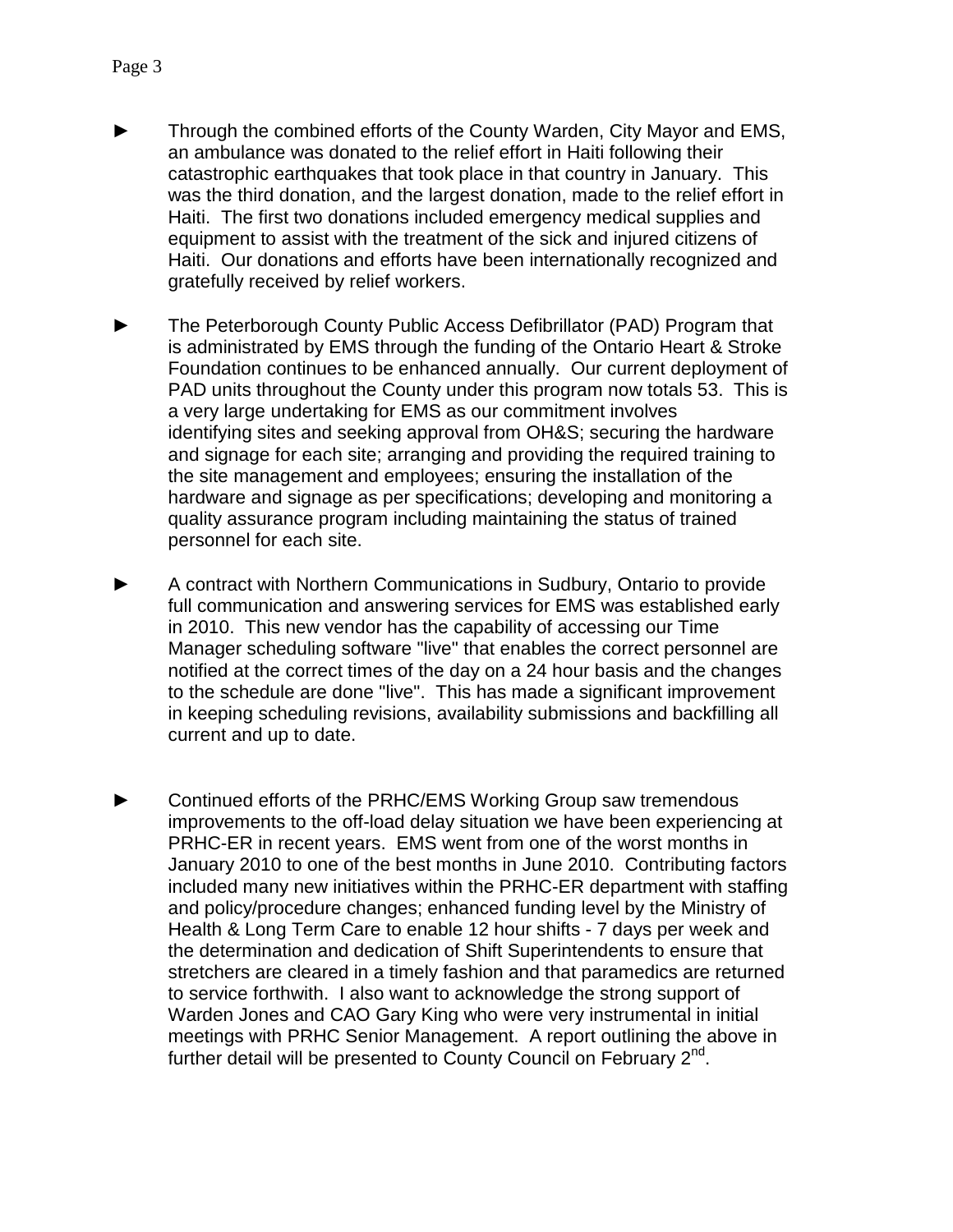#### **Offload Delay Times- 2010**



**CALL VOLUMES** 2010 2008 2006 2004 0 5000 10000 15000 20000 25000 30000 2004 2005 2006 2007 2008 2009 2010 3 2850 2637 2438 3258 3547 3987 3675 4 10942 11844 10769 9923 10048 9787 9646 1&2 2066 1929 1262 1079 508 138 226 8 | 7799 | 10118 | 10033 | 5190 | 2490 | 2769 | 6116 Summary of EMS calls by type – Peterborough County Including all EMS service providers 59

62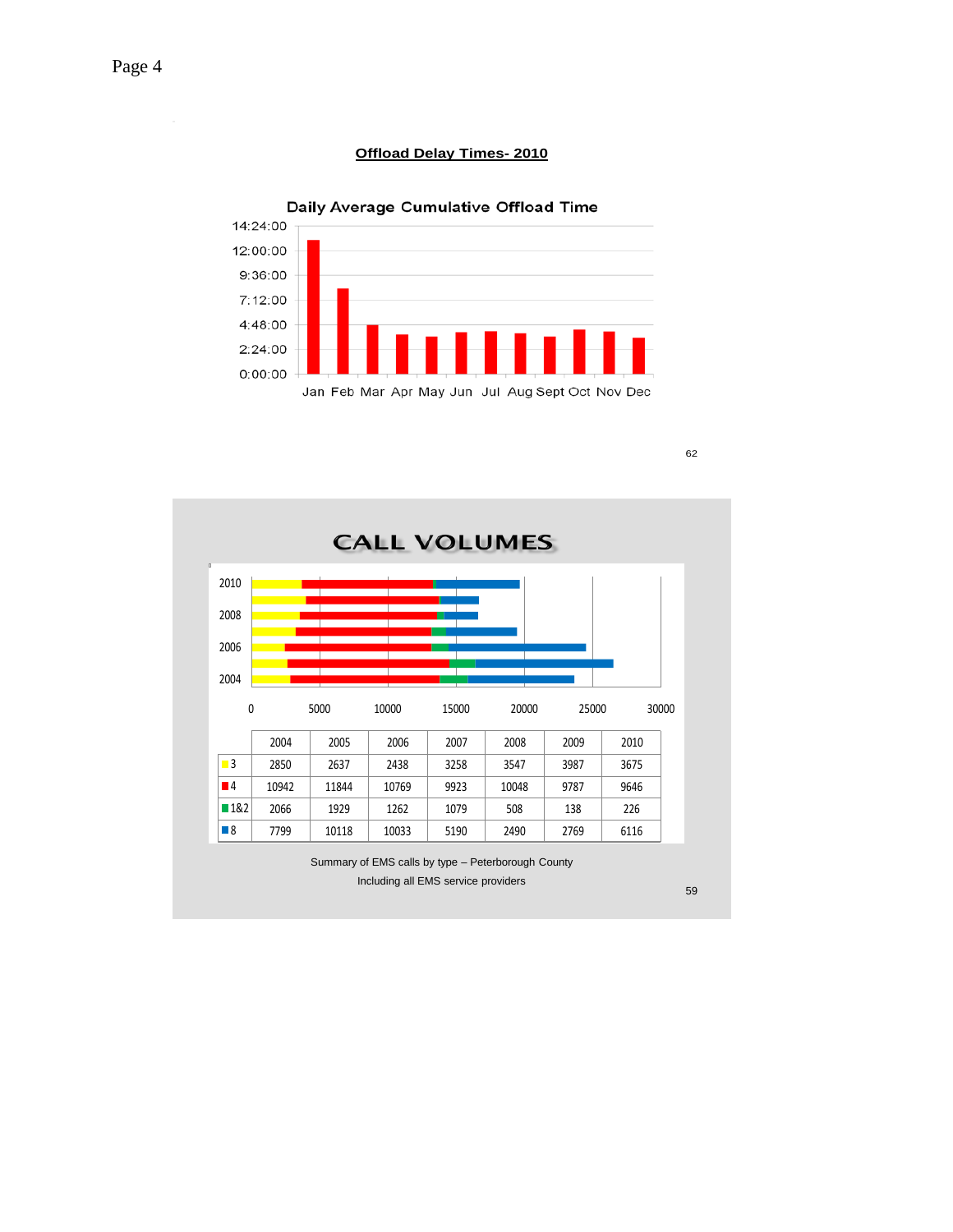

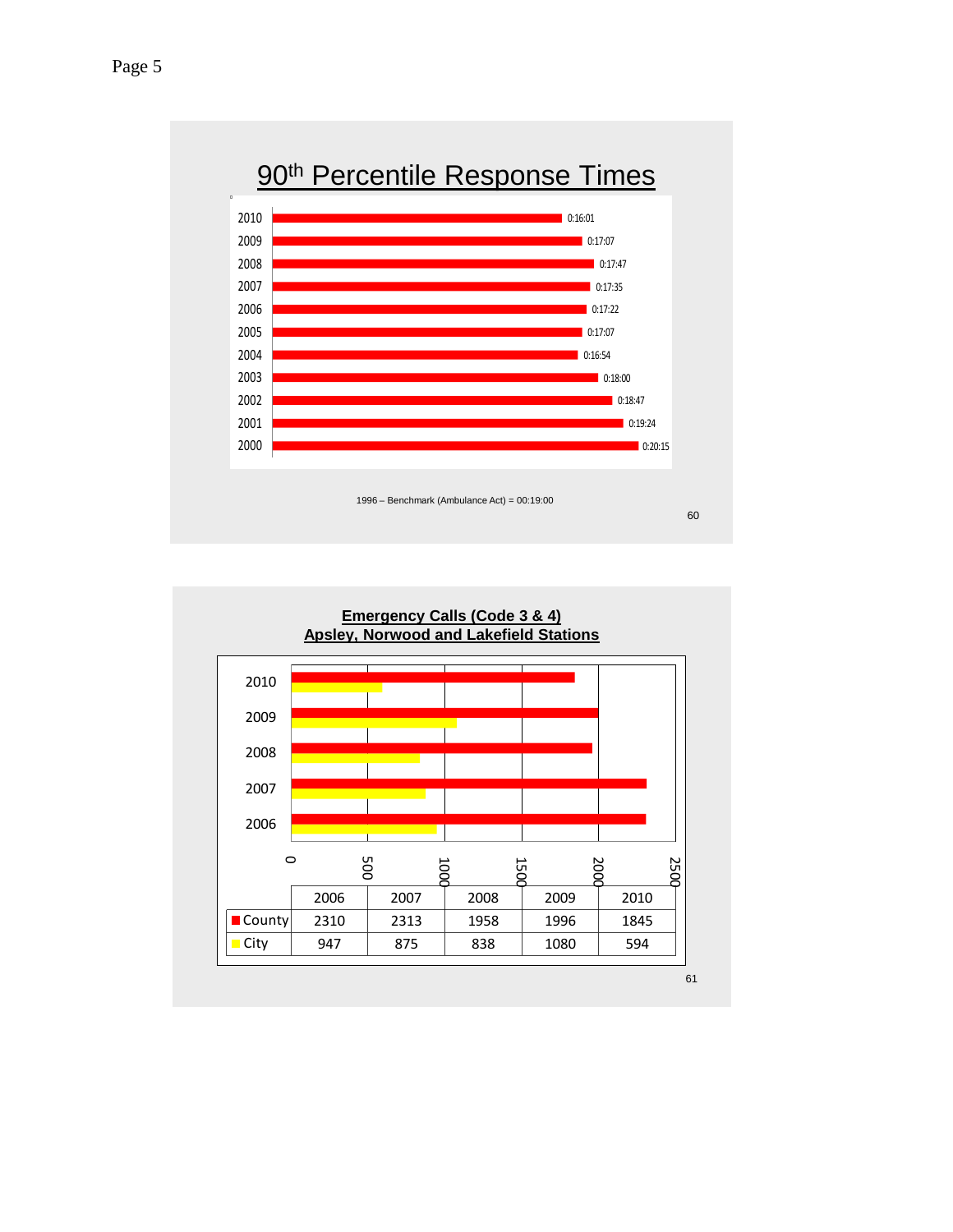In an effort to reduce our mandated response times and better serve our residents and visitors of Peterborough County, a survey of related data indicated that EMS coverage improvements may be warranted within the Township of Galway-Cavendish and Harvey. The approval of the 2010 EMS budget included a three month pilot program for a day car to be located in Buckhorn for a three month period (June-August), 7 days per week. Results of the pilot program indicated:

-16% Improvement in response time for study period;

 $-90<sup>th</sup>$ % response time reduction of 2:24 (based on a 10 year trend);

-Average Response time reduction of 2:45 (based on a 10 year trend); -54% reduction in Cross Border Calls serviced by other EMS Services. The project did prove to be successful in improving service delivery to the subject area during the study period and an extension of the project for the same time period in 2011 is included in the 2011 EMS budget proposal.

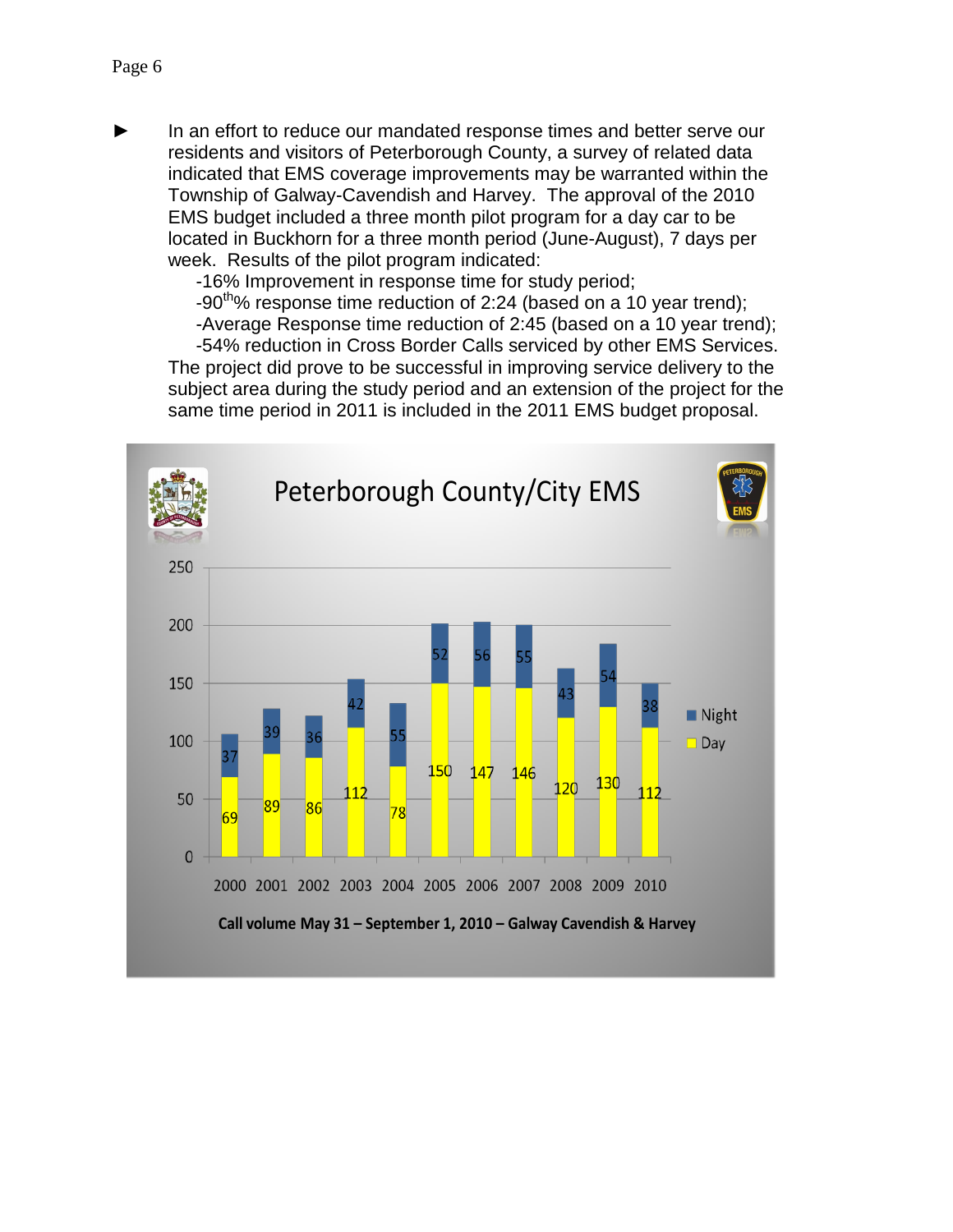

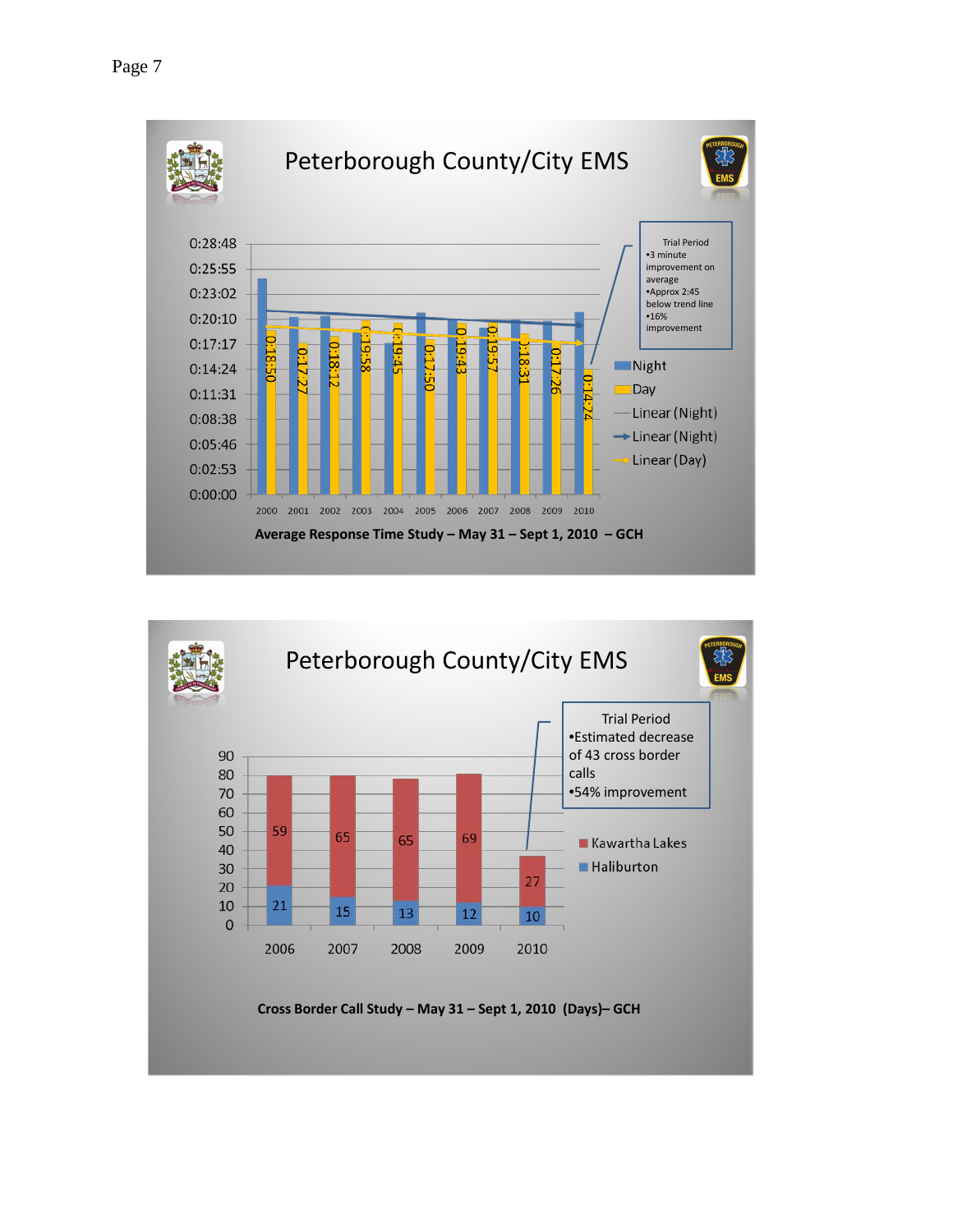- In 2006, in consultation with AMO, the province established a Land Ambulance Committee (LAC) to review ambulance response time standards. On July 31, 2008, changes were made to the Ambulance Act, Ontario Regulation 267/08, amending Ontario Regulation 257/00 with the heading Section 22: Part VIII, Response Time Performance Plans, Section 22 and 23. These changes were to be phased in over three years and fully in effect in 2011 with reporting requirements to start this past October. As the majority of EMS Services in Ontario do not have the capability to gather data other than through the ADDAS system provided by the MOHLTC that has proven to be incomplete and non-reliable, a two year extension has been granted in order for the collection of data and the development of their local response time standards. Through the collection of data provided by our iMedic software program, Deputy Chief Mellow was able to develop a local response time plan for PCCEMS however; it will be filed until the expiration of the approved extension.
- Results from our most recent MOHLTC Service Review conducted in June 2009 were finalized in February. The Review Team identified only six recommendations that were legislated requirements. The provincial average is 22.5 recommendations per Service. Our Service is now documented as one of the most compliant EMS Services in Ontario. This we can be very proud of.
- As the result of a MOHLTC investigation concerning an ambulance call that took place on February 13, 2010 and a subsequent supplemental investigation, the evidence obtained during those investigations identified that our Service *may* not have been fully ensuring that the patient care provided and the documentation of the patient care and contact provided by all employees was completed in accordance with the *Basic Life Support Patient Care Standards* and the *Ambulance Service Documentation Standards* as required by The Ambulance Act, Part V of Regulation 257/00. In our defence we undertook a very comprehensive seven week audit and review of our Quality Assurance Program and presented our findings to the Senior Management of the MOHLTC on September 2<sup>nd</sup>. A report outlining the audit and review will be presented to County Council on February  $2^{nd}$ .
- ► Each spring the EMS Chief and Deputy Chief attend regular municipal Council meetings to present a report of the past year's operational and administrative components. In each presentation data information/analysis, call volume, response times and comparisons to past years of performance respective to each municipality are included followed by an opportunity for a Q and A session. Each presentation is well received and will continue annually.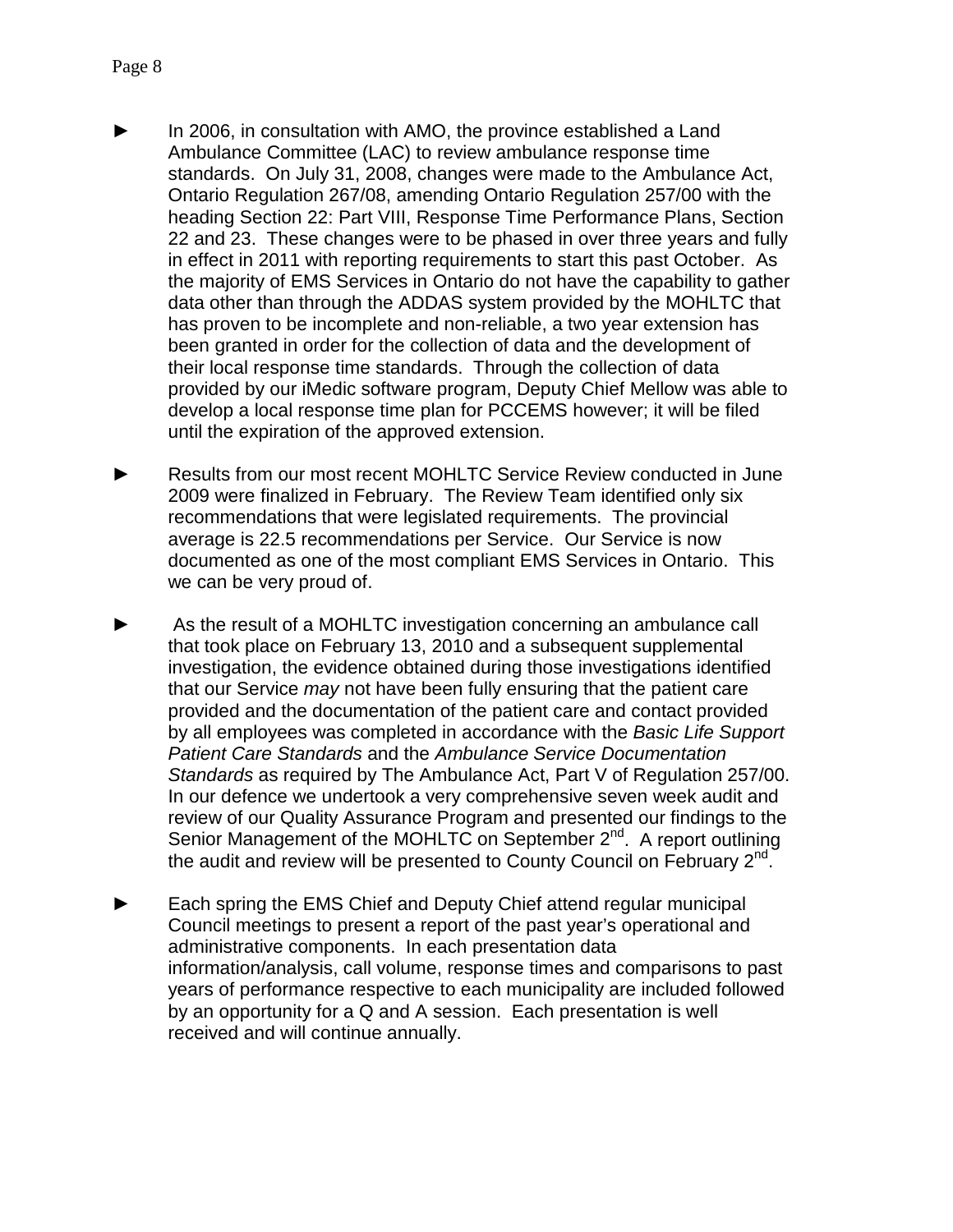- The compliment of EMS full-time personnel was increased in 2010 with the addition of a Shift Superintendent that enabled field supervision and related management responsibilities to be enhanced from twelve hours per day to twenty hours per day. This additional position was instrumental in providing task realignment, streamlining and expansion of responsibilities to further meet MOHLTC mandated requirements. This is an area that EMS is looking closely at furthering coverage to attain twenty-four hour field supervision.
- ► With regards to Health and Safety initiatives and enhancements, EMS increased training and safety equipment that included new safety helmets required to be worn while responding to certain calls, personal floatation devices to provide safety when working in proximity to water and ice surfaces, and winter snow pants to provide protection from winter elements during calls whereby personnel are away from their vehicle for extended periods of time. Health & Safety planning that commenced in 2010 and is nearing completion includes revised policies regarding Bill 168; violence in the workplace, responding to violent calls and water/ice rescue responses.

EMS Management continues an excellent relationship with the Health & Safety Committee that meets and conducts inspections on a regular basis.

In addition to deployment at major annual events such as the Havelock Country Jamboree and the Dragon Boat Races, deployment to the 2010 G8 Summit held in Huntsville this past June required many hours of meetings and planning for EMS. This is the first time Peterborough EMS has been deployed outside of our catchment area for an extended period of time (6 Days - 24 hours per day) where responsibilities included exclusive emergency coverage of a geographical area utilizing PCP and ACP Paramedics, Superintendents and Senior Management. The exercise proved to be very beneficial from both an operational and administrative perspective. No major problems or shortfalls were encountered and our deployment was deemed very professional and beneficial to the health and safety of the event by MOHLTC Senior Management.